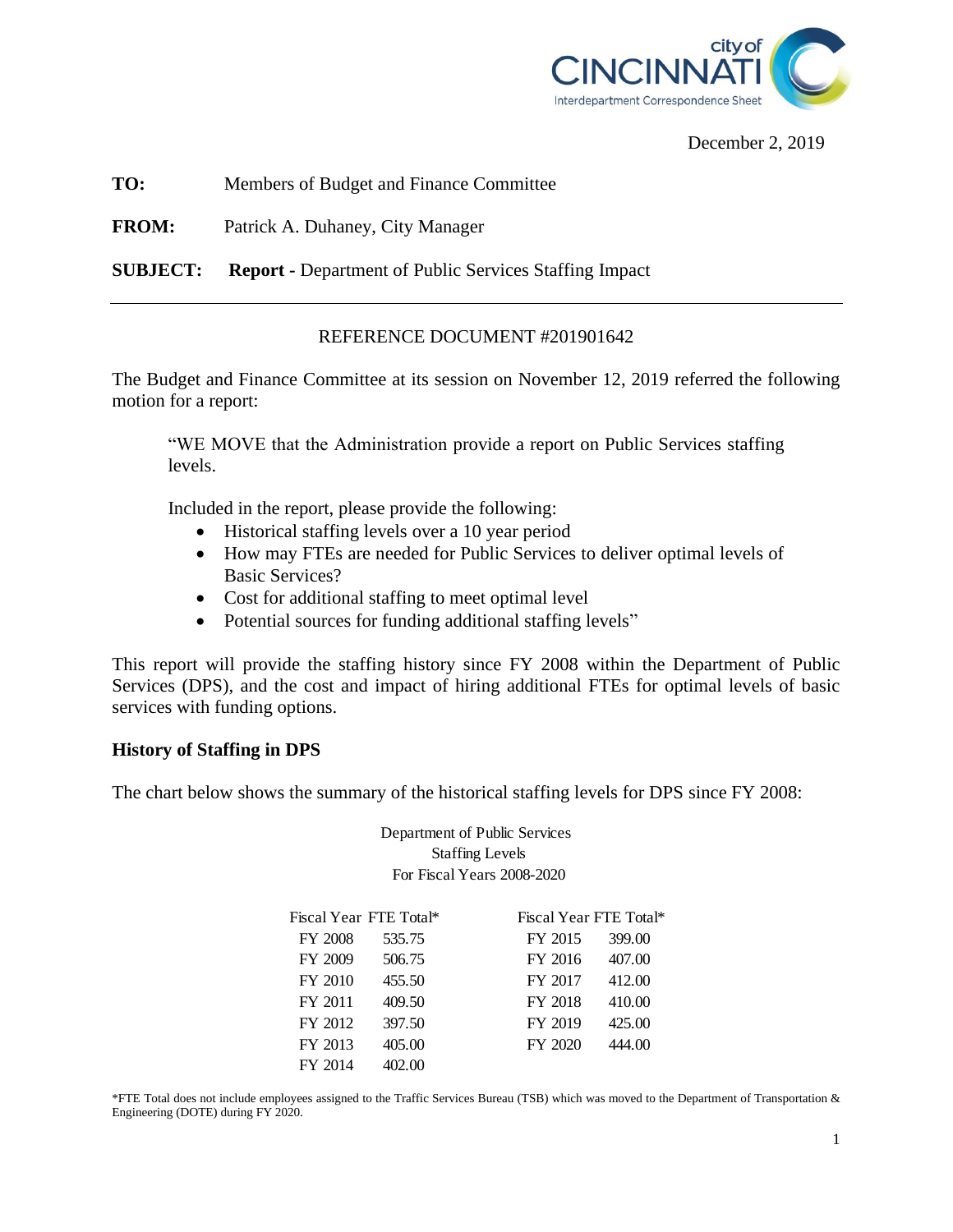Staffing within DPS since FY 2008 has decreased by an overall total of 91.75 FTE.

In FY 2009, positions were eliminated due to service reductions in the Department which included the elimination of the Private Lot Abatement Program (PLAP), and reductions to the White Goods program, the Neighborhood Right-of-Way Cleaning program, and the Central Business District (CBD) Cleaning program.

In FY 2010, various positions were eliminated in the Department of Public Services. The majority of these position eliminations were the result of reductions to the Neighborhood Right-of-Way Cleaning program (corner can service reductions), the Dumpster program, and reductions in the Customer Service Center.

In FY 2011, the Yard Waste Collection program was eliminated in addition to service reductions for greenspace maintenance and reduced hours for the Dumpster program. As such, positions were eliminated in the Department as part of these cost-savings measures.

In FY 2012, positions were eliminated in the Solid Waste Collections program in the Neighborhood Operations Division (NOD) due to route optimization procedures which projected a reduction in necessary labor.

A net increase in the FY 2013 Stub Budget was due to the restoration of the Yard Waste Collection program.

In FY 2014, a net decrease in positions is due to more reductions in the Solid Waste Collections program from both further route optimization and the implementation of fully automated trash trucks reducing the need for two-person truck teams.

A net reduction of positions occurred in FY 2015 as a result of position eliminations in the Rightof-Way Maintenance program in order to meet budget reduction targets.

A net increase of positions occurred in FY 2016 due to the transfer of the Private Lot Abatement Program (PLAP) from the Health Department to DPS.

In FY 2017, DPS experienced a net increase in positions due to the expansion of the Street Sweeping program (funded by the Stormwater Management Fund).

There were no substantive FTE changes made in DPS in FY 2018.

Significant FTE increases occurred in both FY 2019 and FY 2020. In FY 2019, the creation of four new litter pickup crews funded by the Stormwater Management Fund accounted for the 15.0 FTE increase.

In FY 2020, an additional 19.0 FTEs were added to the DPS budget. Of that amount, 12.0 additional FTEs were budgeted as part of service enhancements designed to allow DPS to maintain local roadways with greater speed and efficiency. These enhancements were funded by a \$5.00 per motor vehicle license tax increase. These increases were funded in both the Municipal Motor Vehicle License Tax Fund and the Street Construction, Maintenance and Repair Fund. An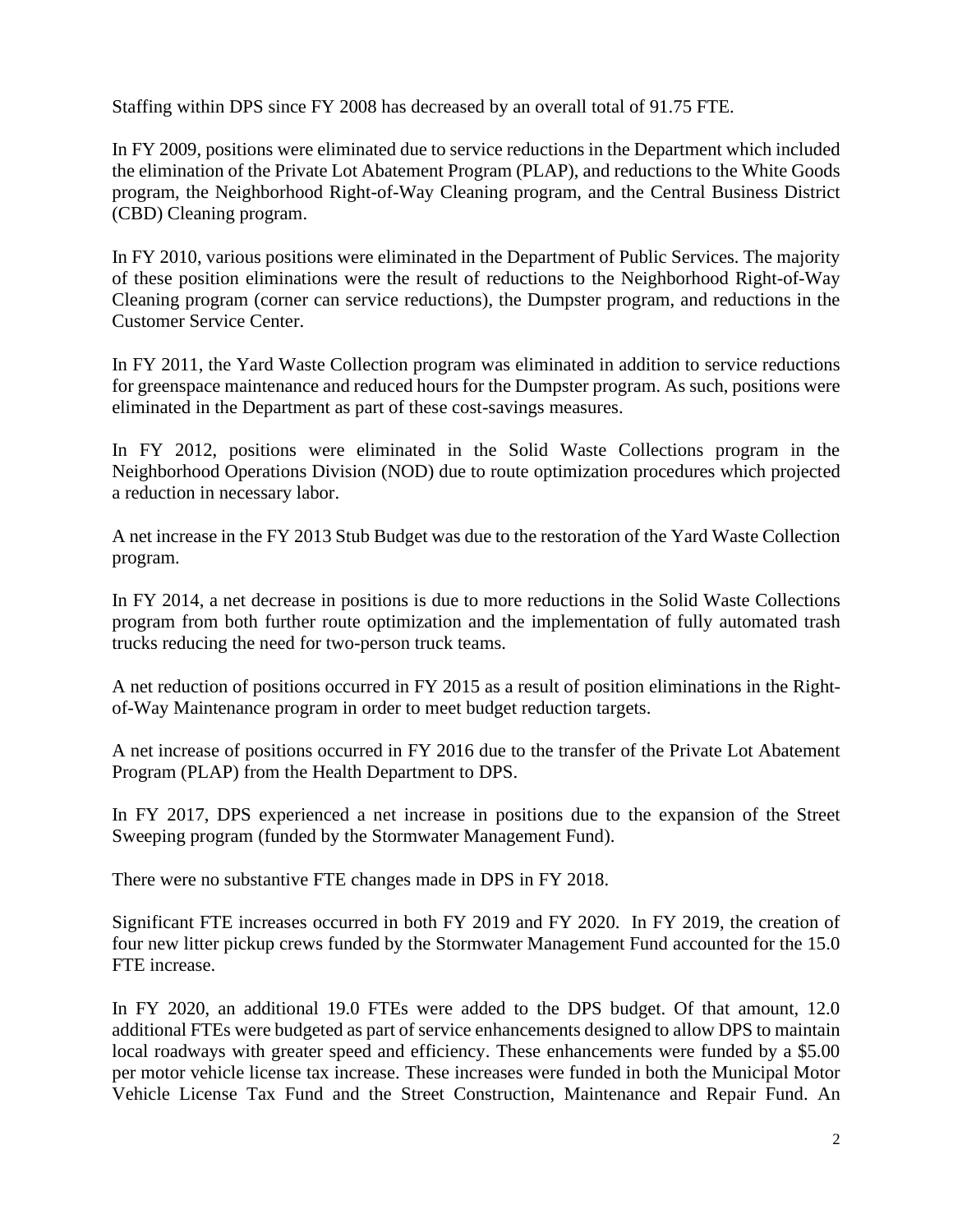additional 5.0 FTEs were added to the DPS budget for additional litter pickup crews funded by the Stormwater Management Fund. DPS also added a Fleet Services Manager position.

## **Impact of Additional Staff in DPS**

The Department of Public Services has provided a prioritized list of additional staffing based on their functional areas of service. Because the Department is often in a reactionary mode addressing issues that arise and become pressing on any given day, the Department has a continual backlog of work that needs to be completed, including regular maintenance activities. Additional staffing would be required across all three Divisions within DPS: City Facilities Management (CFM), the Neighborhood Operations Division (NOD), and the Transportation and Road Operations Division (TROD).

## *1) Collections – 13.0 FTEs Additional Staffing*

For optimal service in NOD, the Solid Waste Curbside Collections program would benefit from six additional Sanitation Specialists, six additional Sanitation Helpers, and one additional Administrative Specialist. On an annual basis, these additional thirteen positions would have a budgetary impact of \$897k.

## *2) Greenspace Maintenance*

Greenspace maintenance activities are conducted within NOD. For optimal service levels, DPS estimates that twelve additional Laborers, eight additional Truck Drivers, two additional Service Crew Leaders, and one additional Service Area Coordinator are needed. On an annual basis, these additional twenty-three positions would have a budgetary impact of \$1.5 million.

#### *3) Roadway Pavement General Repair and Maintenance*

Within TROD, the general repair of roadway pavement (including potholes) would be enhanced with an additional Motor Equipment Operator, four additional Truck Drivers, two additional Laborers, and eight additional Service Crew Leaders. On an annual basis, these additional fifteen positions would have a budgetary impact of \$1.0 million.

#### *4) Information Technology Services*

In order to provide support for the additional activities and staff, DPS estimates that two Computer Systems Analysts would be required to support the Maximo work order system and other Oracle databases. On an annual basis, these additional two positions would have a budgetary impact of \$288k.

#### *5) Roadway Structure Repairs and Maintenance (Guardrails/Attenuators)*

Within TROD, the repair and maintenance of roadway structures (guardrails and attenuators) would be enhanced with two additional Electrical Maintenance Workers. On an annual basis, these additional two positions would have a budgetary impact of \$166k.

#### *6) Roadway Hard Surface Repairs (Curbs)*

Within TROD, repairs to hard surfaces related to roadway maintenance (curbs) would be enhanced with an additional Laborer and an additional Cement Finisher. On an annual basis, these additional two positions would have a budgetary impact of \$142k.